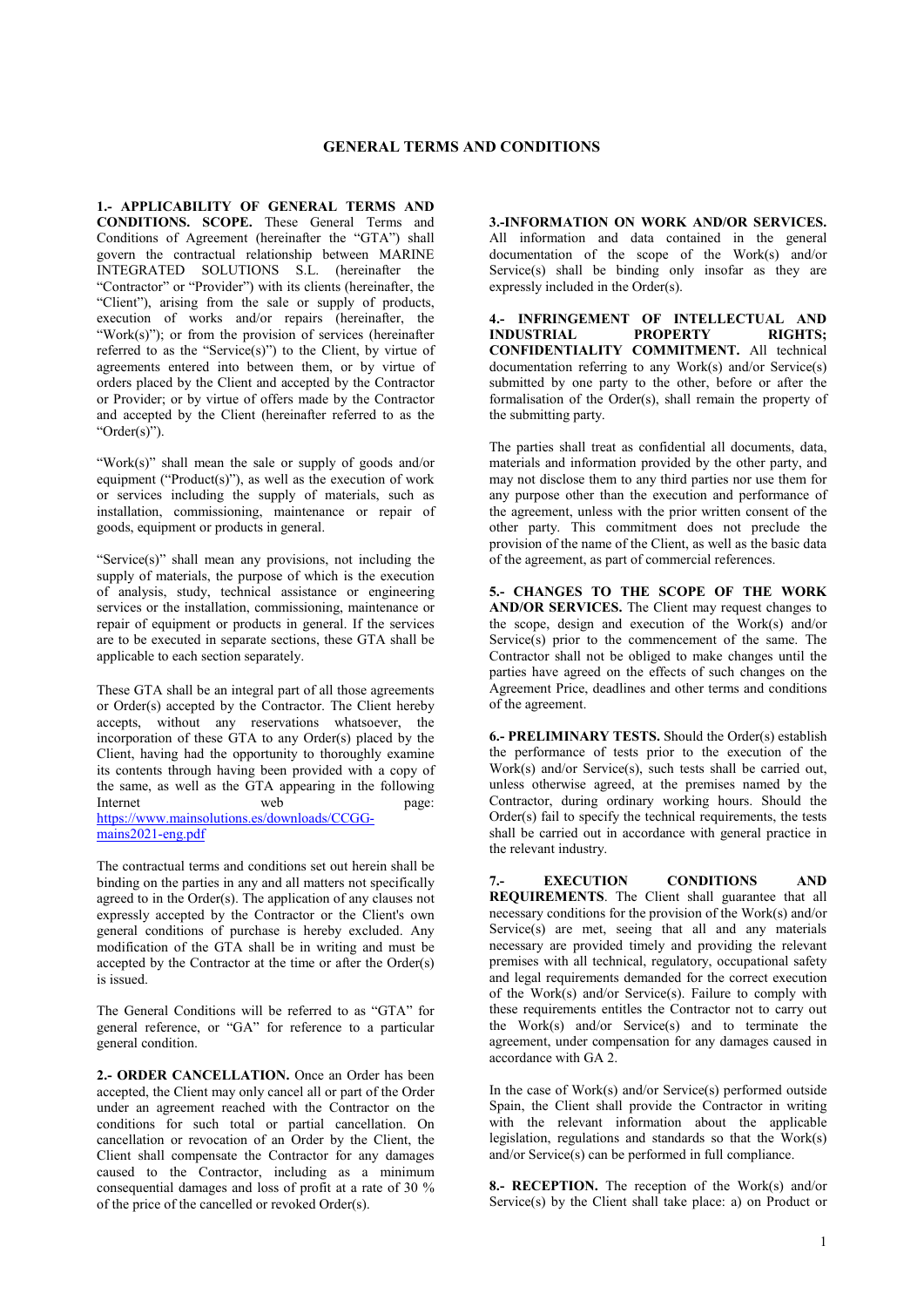Service delivery; b) when, the parties having agreed not to carry out reception tests, the Client receives the Contractor's communication stating that the Work(s) and/or Service(s) have been completed; c) when it has been agreed to carry out reception tests, at the moment when they have been completed or can be considered "satisfactorily completed".

Minor deficiencies not affecting efficiency or purpose of the Work(s) and/or Service(s) shall not preclude acceptance.

**9.- RECEPTION TESTS**. If it has been specifically established in the Order(s) that reception tests or trials are to be carried out, once the Work(s) and/or Service(s) completed such tests or trials shall be carried out in order to determine conformity for acceptance as agreed. In such cases, the Contractor shall notify the Client in writing that the Work(s) and/or Service(s) are ready for reception. Such notice shall include a date for reception tests. The Client shall bear all costs of such reception tests.

The Client shall provide free of charge any supplies of energy, lubricants, water, fuel, raw materials and other materials necessary for reception tests and for final adjustments in preparation for such tests. He shall also install free of charge any equipment and provide labor and any other assistance necessary to carry out said reception tests.

Should the Client fail to fulfill his obligations or otherwise prevent reception tests from being carried out, the tests shall be deemed to have been "satisfactorily completed" on the date set for the performance of the reception tests in the Contractor's notice.

**10.- PRODUCT DELIVERY**. Delivery of the product will be "Ex Works (EXW)" –In Factory–, unless another delivery method has been indicated in the Order(s). On delivery, any risk of loss or damage to the Product shall be borne by the Client.

**11.- PRICE AND CONDITIONS OF PAYMENT.** Price shall mean the payment to be made for the Work(s) and/or Service(s). The price shall not include any concepts, supplies, activities, expenses or taxes not specified in the Order(s). The price shall be the price established in the Order(s). If the Client places the Order without determining the price, it shall be understood that the execution of work or services is contracted by administration or economy. In this case, the price shall be determined on the basis of the materials purchased and actually used, labor employed by the Contractor and work actually performed. Under this modality, the Client shall pay the price of the materials and labor actually used in the execution, expenses incurred and Contractor's industrial profit.

Any costs or interest arising from the deferment or change of payment conditions shall be borne by the Client.

The terms of payment of the price shall be those set out in the Order(s). In the absence of agreement, payment of the price shall be made upon issuance of the invoice.

The Contractor shall be entitled to interests from the payment due date, and to compensation for collection costs according to Law 3/2004, of 29 December, on late payment in commercial transactions.

In the event of late payment by the Client, the Contractor may suspend execution of the agreement or Order(s) until payment is received or, as the case may be, until the Client provides adequate security. If the Client has not paid up the amount due after 1 month from a due date, the Contractor may, by written notice to the Client, demand execution of the agreement or terminate the agreement and, in either case, claim damages, which shall be at least those set out in GA 2; the Client may retain any amounts previously received, on account of the price, by way of compensation for damages.

**12.- RESERVATION OF TITLE**. The product shall remain the property of the Contractor until it has been fully paid for.

The Client shall, at the Contractor's request, assist the Contractor in taking any measures necessary to protect its title to the product. The reservation of title shall not affect the transfer of risk referred to in GA 10.

**13.- EXECUTION DEADLINES**. The deadline or calendar established in the Order(s) is indicative and may be subject to change due to justified reasons such as force majeure, strike, transport difficulties, defects or delays in the work of subcontractors, inclement weather, or when said deadline change arises from the process of approval of technical documentation by the Client.

In the event of a delay caused by any of the above circumstances or those referred to in GA 21 Force Majeure, or by an act or omission on the part of the Client, including suspension for default or anticipated default, or any other circumstances attributable to the Client, the Contractor may extend the time for completion and receipt of the service by the period of time deemed necessary in view of all the circumstances of the case. This provision shall apply irrespective of whether the reason for the delay occurs before or after the scheduled date of reception.

In the event of delay without justified cause for the Contractor, the Client shall be entitled to compensation for damages from the third week of delay from the initial reception date. Compensation for damages shall be payable at the rate of 0.50 per cent of the purchase price for each full week of delay, calculated from the time limit laid down in the first paragraph. Compensation may not exceed 5.00 per cent of the price of the Work(s) and/or Service(s), without prejudice to the total exclusion or greater limitation of compensation agreed therefore in the Order(s).

If the delivery of only part of a Work and/or Service is delayed, compensation for said delay shall be calculated on that part of the price corresponding to that part which, as a result of the delay, cannot be used as foreseen by the parties.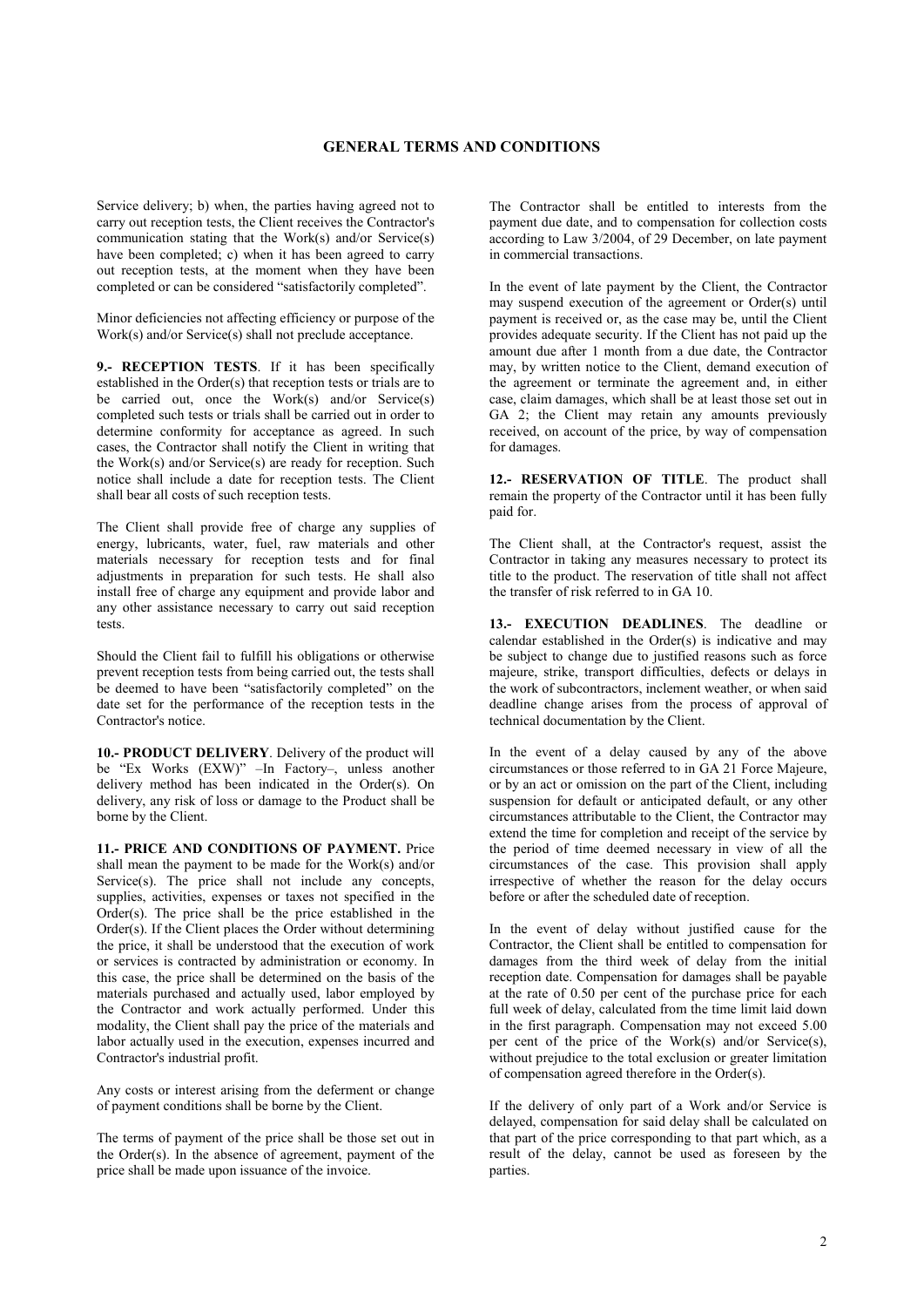The Client shall lose his right to compensation if he does not submit a written claim for damages within 15 days from the date on which receipt should have taken place.

If the delay in delivery is such as to entitle the Client to the maximum compensation under this clause, and the Work(s) and/or Service(s) remain uncompleted, the Client may demand In Writing completion of the same within a reasonable final period of not less than three weeks. If the Contractor fails to do so within such final period, and this is not due to circumstances outside the responsibility of the Contractor, the Client may then, by notice In Writing to the Contractor, terminate the Agreement in respect of that part of the Work(s) and/or Service(s) which, due to the failure to meet the deadline, cannot be used as foreseen by the parties. If the Client terminates the Agreement, the Client shall be entitled to compensation for any proven loss suffered by the Client, which shall not exceed 10 % of the part of the price corresponding to the part of the Work(s) and/or Service(s) in respect of which the Agreement has been terminated.

Compensation for delay and termination of the agreement with damages as set out in this clause are the only remedies available to the Client in the event of delay on the part of the Contractor, even in the event of gross negligence on the part of the Contractor.

**14.- CONDITIONS OF REPAIR**. The minimum value of the Product subject to repair is 500  $\epsilon$  (RRP). The repair of the Product will be carried out without need for a prior estimate, unless expressly agreed in writing, with the Client. The repair time may vary depending on the availability of spare parts.

An amount of 3 Euros per day will be charged for the deposit, custody and storage of the Product, from the time it is made available to the Client until its effective withdrawal. After 6 months without the Client collecting the Product, the Contractor will inform the Client, at the address provided by the latter, that it has a period of two (2) months to remove it, and after this period has elapsed, if the Client has not removed it, the Product will be considered abandoned, the Client will lose all right to claim for it and the Contractor will dispose of it as appropriate (through sale or waste treatment).

**15.- LIABILITY FOR DEFECTS IN WORKS. WARRANTY AND EXCLUSIONS**. The Contractor guarantees conformity of the Products and Work(s), for which he shall remedy any defect or lack of conformity (hereinafter "defect(s)") of the Products or deficiencies in the execution of Work(s). In case of resale, the guarantee shall be the one set out by the Product manufacturer.

The Client submits to deadlines and formalities established in the Spanish commercial legislation for the purchase and sale, and therefore: a) Claims on the supplied quantity of Products must be made at the time of delivery and recorded on the delivery note, and the Contractor shall not accept claims made subsequently; b) Product defects or flaws that may be appreciated through a proper examination at the time of delivery, must be notified at the time of delivery; c) internal defects or flaws not visible to the naked eye and discovered subsequently shall be notified within a

maximum period of 15 days after discovery. The complaint shall be made in writing, stating the exact nature and extent of defects. The Client shall be responsible for the burden of proof of the defective nature and date of discovery.

The Contractor's liability for the execution of Work(s) is limited to defects becoming apparent within 6 months of receipt of the Products or Work(s). If the use of the product, good, installation or equipment to which the Work(s) refers exceeds the one considered or customary, said period shall be reduced proportionally.

The Client must immediately report in writing any deficiencies or non-conformity of the Products and Work(s), without any incidents reported after the end of the guarantee period being covered, the Client being subject to the deadlines and formalities set out in the Commercial Code.

The guarantee rights do not cover the costs of intervention outside Spain, and the Client must assume the costs of travel, stay, transport, return of parts, etc., incurred by the Contractor in the repair of defects in such event. The guarantee does not include, therefore, neither the travel of staff to premises, nor labor necessary to replace the damaged element, which will be at the Client's expense. The liability under the guarantee shall be limited in quantitative terms (value of the work to be carried out by the Contractor or third parties) to a maximum amount of 30% of the agreement price.

### **The Contractor's liability does not extend to defects arising from:**

1.- Non-conformity of products, goods or equipment not supplied by the Contractor.

2.- Technical documentation and information provided by the Client for execution of the Work(s).

3.- Inadequate orders or technical direction received from the Client's staff (or staff hired by the Client), when the work is under administration or executed under the direction of the Client or third parties.

4.- Accidents, knocks, improper handling or negligent, improper or clearly inadequate use of the product or installation related to the Work(s) subject to the guarantee. 5.- Materials or parts provided by the Client.

6.- Inadequate following of installation, commissioning, use and maintenance instructions and/or technical and safety regulations and standards in force at any given time.

7.- Interventions, modifications or repairs not carried out by staff authorised by the Contractor.

8.- Damage caused by floods, third party actions or any other force majeure causes beyond the Contractor's control. 9.- Ordinary wear and tear or hidden defect.

10.- Overvoltage and/or changes in the electricity supply.

**16.- LIABILITY IN THE PROVISION OF SERVICES. WARRANTY AND EXCLUSIONS**. To the extent that the Provider's obligation in the provision of Service(s) is one of means, and not of result, the Provider undertakes to use its best efforts in the performance of the Service(s), its duty of care being similar to that which a company of the same status would use in similar circumstances. The Provider shall be liable for technical quality, omissions, errors,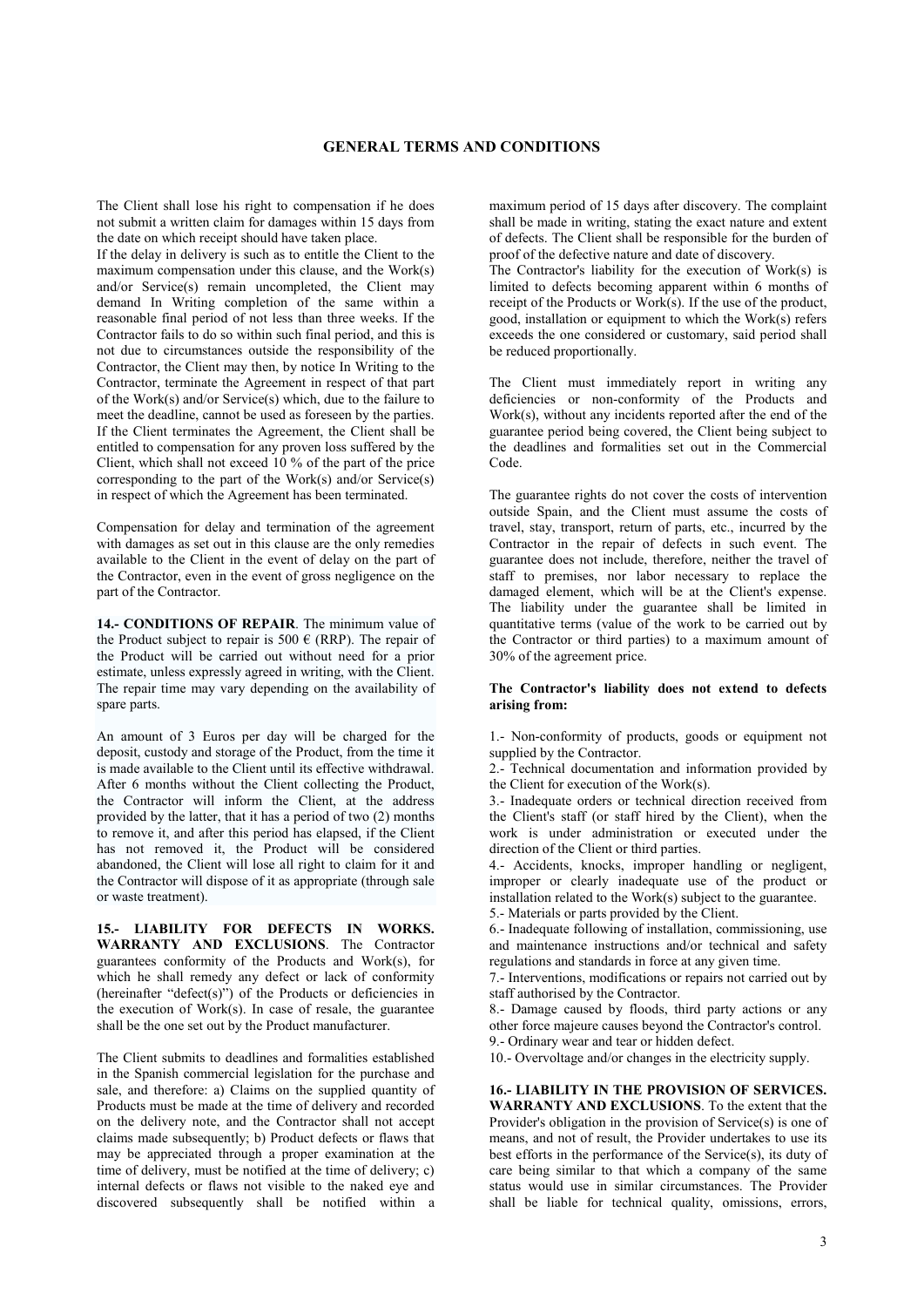mistakes, improper methods of performance and services performed, or incorrect conclusions in the performance of the agreement (hereinafter "defect(s)"), in accordance with the scope set forth for the Service(s), subject always to the applicable warnings, limitations and disclaimers of liability.

The Provider guarantees conformity of the Service(s) where a result has been expressly guaranteed in writing. In such cases, the Provider shall remedy any defect or lack of conformity (hereinafter "defect(s)") caused by deficiencies in the Service(s) delivery.

In any case, the Provider's liability for the execution is limited to defects becoming apparent to the Client within 6 months of receipt of the Service(s). If the use of the installation or equipment to which the Service(s) refers exceeds the one considered or customary, said period shall be reduced proportionally. In no event shall the Provider's liability for defects extend beyond 6 months from receipt of the Service(s).

The Client must immediately report in writing any deficiencies or non-conformity of the Service(s), without any incidents reported after the end of the guarantee period being covered, the Client being subject to the deadlines and formalities set out in the Commercial Code.

The guarantee rights do not cover the costs of intervention outside Spain, and the Client must assume the costs of travel, stay, transport, return of parts, etc., incurred by the Provider in the repair of defects. The guarantee does not include, therefore, neither the travel of staff to premises, nor labor necessary to replace the damaged element, which will be at the Client's expense.

The liability under guarantee shall be limited in quantitative terms (value of the work to be carried out by the Contractor or third parties) to a maximum amount of 30% of the agreement price.

#### **The Provider's liability does not extend to defects or non-conformities arising from:**

1.- Non-conformity of products or equipment for which the Service(s) is/are intended.

2.- Technical documentation and information provided by the Client for execution of the Service(s).

3.- Inadequate orders or technical direction received from the Client's staff (or staff hired by the Client), when the work is under administration or executed under the direction of third parties.

4.- Accidents, knocks, improper handling or negligent, improper or clearly inadequate use of the product related to the Service(s) subject to the guarantee.

5.- Materials or parts provided by the Client.

6.- Inadequate following of installation, commissioning, use and maintenance instructions and/or technical and safety regulations and standards in force at any given time.

7.- Modifications or repairs not carried out by staff authorised by the Provider.

8.- Damage caused by floods, earthquakes, third party actions or any other force majeure causes beyond the Provider's control.

9.- Ordinary wear and tear or hidden defect.

10.- Overvoltage and/or changes in the electricity supply.

**17.- UNENFORCEABILITY OF GUARANTEE.** Total or partial failure to comply with the obligation to pay the price shall preclude the enforceability of the guarantee, and the Contractor/Provider shall be indemnified from any obligation thereof, except for immediate payment of the amounts due, before the end of the applicable guarantee period.

**18.- LIABILITY FOR DAMAGE CAUSED BY WORKS AND/OR SERVICES**. The Contractor/Provider shall not be liable for material or personal damage caused by the Work(s) and/or Service(s) after receipt of the same by the Client.

**19. LIMITATION OF LIABILITY.** The Contractor/Provider shall not be liable to the Client in the event of breach of the Agreement for any indirect or consequential loss or damage, whether for loss of production, revenue, profits, loss of business or agreements, loss of profits, loss of goodwill, decommissioning, dismantling, loss of use of ships or vessels, machinery or equipment or otherwise, or any other consequential loss or damage, direct or indirect, nor costs, expenses and other claims for consequential compensation, including, without limitation, punitive or exemplary damages, caused for any reason whatsoever, arising out of or in connection with the Products and Services, even if the Contractor/Provider has been advised of the possibility of such damages, and even in the case of gross negligence on the part of the Contractor/Provider.

Without prejudice to the application of the specific limitations and exclusions of liability hereby established, the maximum total liability of the Contractor/Provider towards the Client, in all concepts able to be claimed by the Client, arising from damages produced in the execution or expected execution of the Agreement, shall not exceed in total, quantitatively and qualitatively, 80% of the amount (price) of the agreement itself, even in the case of gross negligence of the Contractor.

The exclusion and limitation of the Contractor's liability set out in this GA clause shall apply to any defective performance or non-performance by the Contractor, and the Contractor's liability in respect of such events shall be expressly limited in relation to the delivery of the Work(s), Service(s) and Products. Should any liability exclusion or limitation be invalid in a given jurisdiction, said exclusion or limitation shall be deemed to be superseded by the valid exclusion or limitation which comes closest to the purpose and object of the original exclusion.

**20.- TRANSFER AND SUBCONTRACTING**. Neither party may assign the agreement or Order to a third party. The Contractor may, however, subcontract to third parties the performance of specific works or services.

**21.- FORCE MAJEURE.** Neither Party shall be liable for any failure to perform its obligations if such failure is due solely to a Force Majeure event. Force Majeure events shall